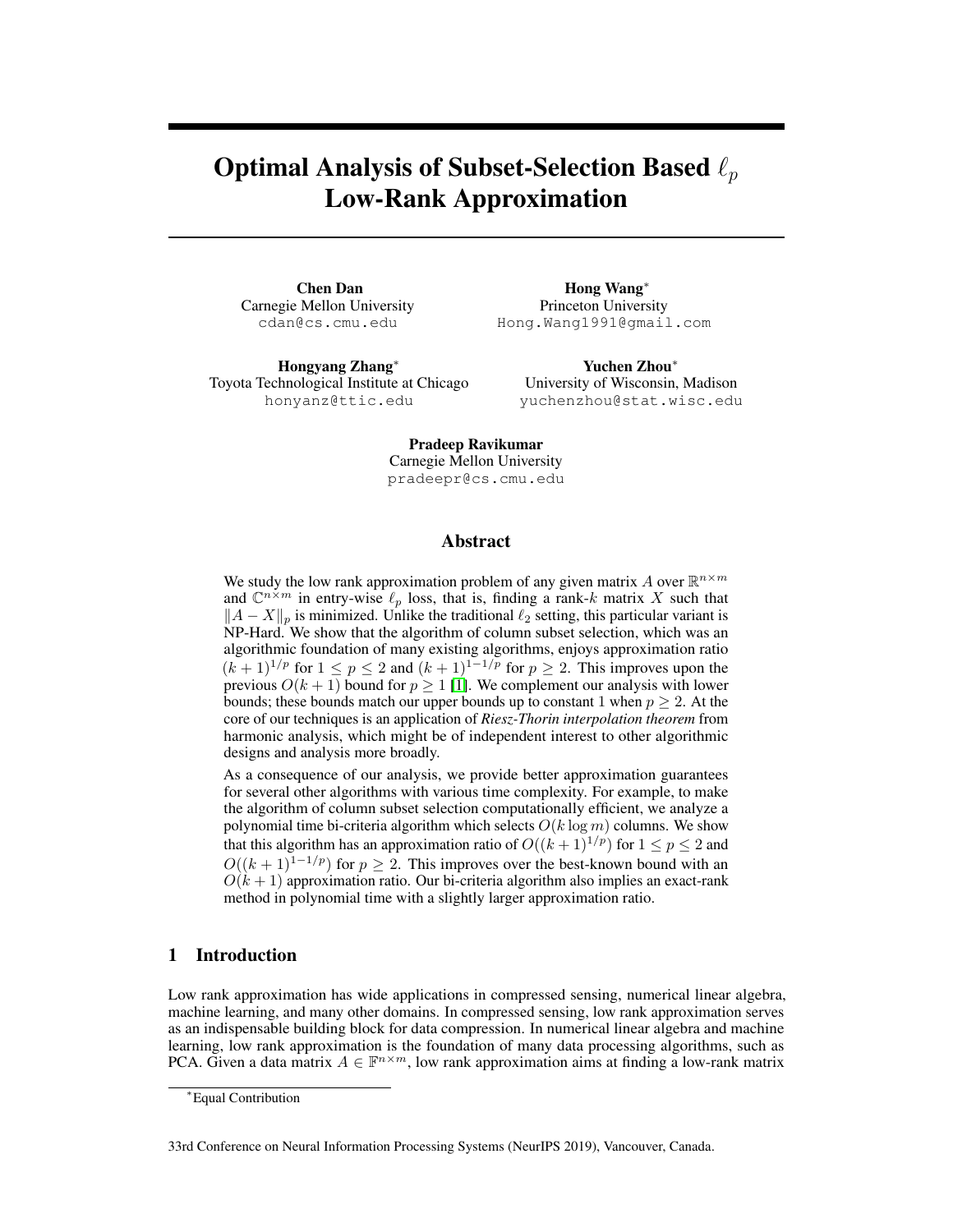$X \in \mathbb{F}^{n \times m}$  such that

$$
\text{OPT} = \min_{X:\text{rank}(X)\leq k} \|X - A\|.\tag{1}
$$

Here the field  $\mathbb F$  can be either  $\mathbb R$  or  $\mathbb C$ . The focus of this work is on the case when  $\|\cdot\|$  is the entry-wise  $\ell_p$  norm, and we are interested in an estimate X with a *tight* approximation ratio  $\alpha$  so that we have the guarantee:  $\|\widehat{X} - A\| \leq \alpha \cdot \text{OPT}$ .

As noted earlier, such low-rank approximation is a fundamental workhorse of machine learning. The key reason to focus on approximations with respect to general  $\ell_p$  norms, in contrast to the typical  $\ell_2$  norm, is that these general  $\ell_p$  norms are better able to capture a broader range of realistic noise in complex datasets. For example, it is well-known that the  $\ell_1$  norm is more robust to the sparse outlier [2–4]. So the  $\ell_1$  low-rank approximation problem is a robust version of the classic PCA which uses the  $\ell_2$  norm and has received tremendous attentions in machine learning, computer vision and data mining [5], [6], [7]. A related problem  $\ell_p$  linear regression has also been studied extensively in the statistics community, and these two problems share similar motivation. In particular, if we assume a statistical model  $A_{ij} = A_{ij}^* + \varepsilon_{ij}$ , where  $A^*$  is a low rank matrix and  $\varepsilon_{ij}$  are i.i.d. noise, the different values of p correspond to the MLE of different noise distributions, say  $p = 1$  for Laplacian noise and  $p = 2$  for Gaussian noise.

While it has better empirical and statistical properties, the key bottleneck to solving the problem in (1) is computational, and is known to be NP-hard in general. For example, the  $\ell_1$  low-rank approximation is NP-hard to solve exactly even when  $k = 1$  [8], and is even hard to approximate with large error under the Exponential Time Hypothesis [9]. [10] proved the NP-hardness of the problem when  $p = \infty$ . A recent work [11] proves that the problem has no constant factor approximation algorithm running in time  $O(2^{k^{\delta}})$  for a constant  $\delta > 0$ , assuming the correctness of Small Set Expansion Hypothesis and Exponential Time Hypothesis. The authors also proposed a PTAS (Polynomial Time Approximation Scheme) with  $(1 + \varepsilon)$  approximation ratio when  $0 < p < 2$ . However, the running time is as large as  $O(n^{\text{poly}(k/\varepsilon)})$ .

Many other efforts have been devoted to designing approximation algorithms in order to alleviate the computational issues of  $\ell_p$  low-rank approximation. One promising approach is to apply subgradient descent based methods or alternating minimization [12]. Unfortunately, the loss surface of problem (1) suffers from saddle points even in the simplest  $p = 2$  case [13], which might be arbitrarily worse than OPT. Therefore, they may not work well for the low-rank approximation problem as these local searching algorithms may easily get stuck at bad stationary points without any guarantee.

Instead, we consider another line of research—the heuristic algorithm of column subset selection (CSS). Here, the algorithm proceeds by choosing the best k columns of A as an estimation of column space of X and then solving an  $\ell_p$  linear regression problem in order to obtain the optimal row space of X. See Algorithm 1 for the detailed procedure. Although the vanilla form of the subset selection based algorithm also has an exponential time complexity in terms of the rank  $k$ , it can be slightly modified to polynomial time bi-criteria algorithms which selects more than  $k$  columns [1]. Most importantly, these algorithms are easy to implement and runs fast with nice empirical performance. Thus, subset selection based algorithms might seem to effectively alleviate the computational issues of problem (1). The caveat however is that CSS might seem like a simple heuristic, with potentially a very large worst-case approximation ratio  $\alpha$ .

In this paper, we show that CSS yields surprisingly reasonable approximation ratios, which we also show to be tight by providing corresponding lower bounds, thus providing a strong theoretical backing for the empirical observations underlying CSS.

Due in part to its importance, there has been a burgeoning set of recent analyses of column subset selection. In the traditional low rank approximation problem with Frobenious norm error (the  $p = 2$ ) selection. In the traditional low rank approximation problem with Probenious norm error (the  $p = 2$  case in our setting), [14] showed that CSS achieves  $\sqrt{k+1}$  approximation ratio. The authors case in our setting), [14] showed that CSS achieves  $\sqrt{\kappa + 1}$  approximation ratio. The authors also showed that the  $\sqrt{k+1}$  bound is tight (both upper and lower bounds can be recovered by our analysis). [15–18] improved the running time of CSS with different sampling schemes while preserving similar approximation bounds. The CSS algorithm and its variants are also applied and analyzed under various different settings. For instance, [19] and [20] studied the CUR decomposition with the Frobenius norm. [21] studied the CSS problem under the missing-data case. With  $\ell_1$ error, [22] studied CSS for non-negative matrices in  $\ell_1$  error. [23] gave tight approximation bounds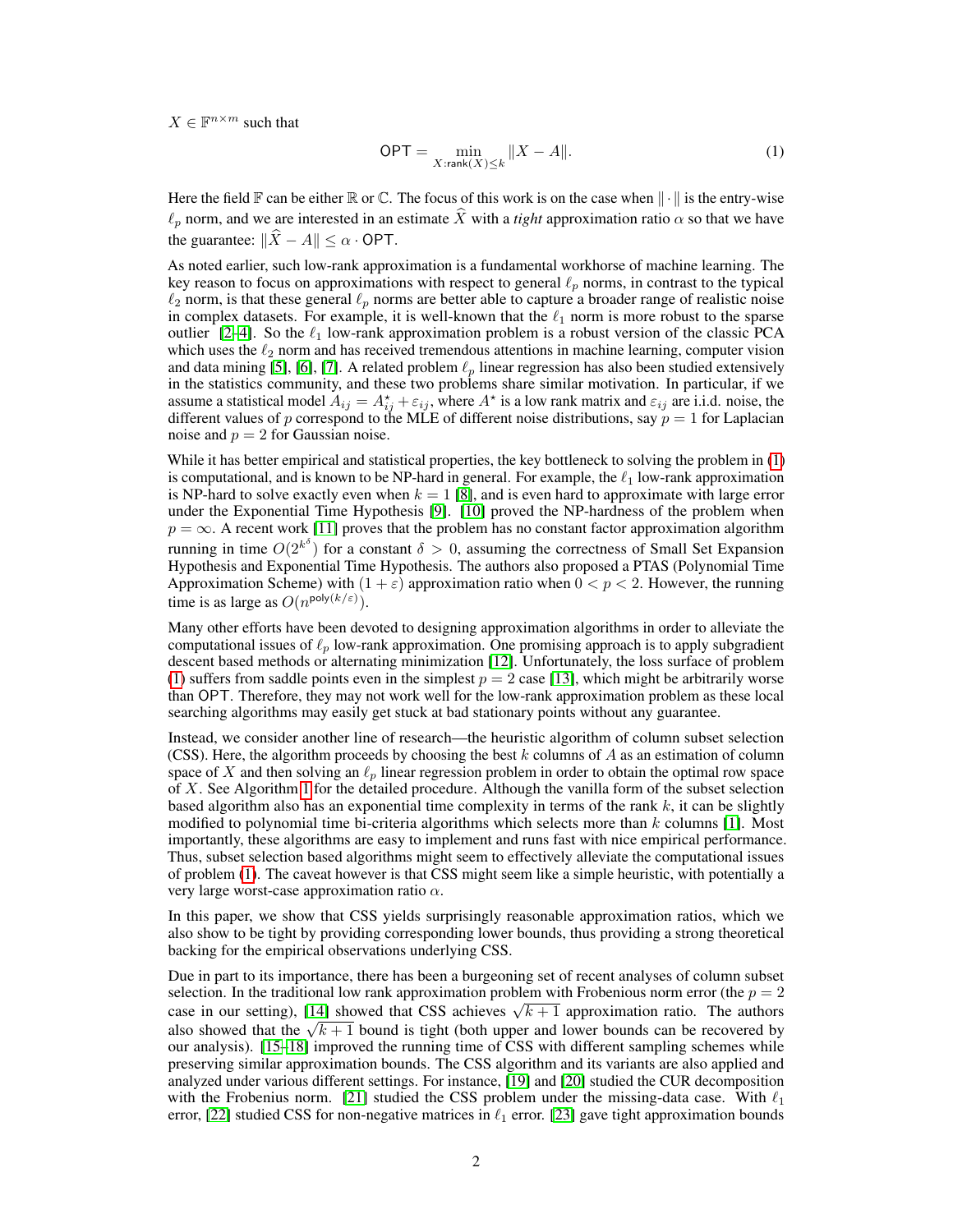for CSS under finite-field binary matrix setting. Furthermore, [9] considered the low rank tensor approximation with the Frobenius norm.

Despite a large amount of work on the subset-selection algorithm and the  $\ell_p$  low rank approximation problem, many fundamental questions remain unresolved. Probably one of the most important open questions is: what is the *tight* approximation ratio  $\alpha$  for the subset-selection algorithm in the  $\ell_p$  low rank approximation problem, up to a constant factor? In [1], the approximation ratio is shown to be upper bounded by  $(k+1)$  and lower bounded by  $O(k^{1-\frac{2}{p}})$  when  $p > 2$ . This problem becomes even more challenging when one requires the approximation ratio to be tight up to factor 1, as little was known about a direct tool to achieve this goal in general. In this work, we improve both upper and lower bounds in [1] to optimal when  $p > 2$ . Note that our bounds are still applicable and improve over [1] when  $1 < p < 2$ , but there is an  $O(k^{\frac{2}{p}-1})$  gap between the upper and lower bounds.

### 1.1 Our Results

The best-known approximation ratio of subset selection based algorithms for  $\ell_p$  low-rank approximation is  $O(k+1)$  [1]. In this work, we give an improved analysis of this algorithm. In particular, we show that the Column Subset Selection in Algorithm 1 is a  $c_{p,k}$ -approximation, where

$$
c_{p,k} = \begin{cases} (k+1)^{\frac{1}{p}}, & 1 \le p \le 2, \\ (k+1)^{1-\frac{1}{p}}, & p \ge 2. \end{cases}
$$

This improves over Theorem 4 in [1] which proved that the algorithm is an  $O(k + 1)$ -approximation, for all  $p \geq 1$ . Below, we state our main theorem formally:

**Theorem 1.1** (Upper bound). *The subset selection algorithm in Algorithm 1 is a*  $c_{p,k}$ -approximation.

Our proof of Theorem 1.1 is built upon novel techniques of Riesz-Thorin interpolation theorem. In particular, with the proof of special cases for  $p = 1, 2, \infty$ , we are able to interpolate the approximation ratio of all intermediate p's. Our techniques might be of independent interest to other  $\ell_p$  norm or Schatten-p norm related problem more broadly. See Section 1.2 for more discussions.

We also complement our positive result of subset selection algorithm with a negative result. Surprisingly, our upper bound matches our lower bound exactly up to constant 1 for  $p \geq 2$ . Below, we state our negative results formally:

Theorem 1.2 (Lower bound). *There exist infinitely many different values of* k*, such that approximation ratio of any k-subset-selection based algorithm is at least*  $(k + 1)^{1-\frac{1}{p}}$  *for*  $\ell_p$  *rank-k approximation.*

Note that our lower bound strictly improves the  $(k + 1)^{1-\frac{2}{p}}$  bound in [1]. The main idea of the proof can be found in Section 1.2 and we put the whole proof of Theorem 1.2 in Appendix 3.

One drawback of Algorithm 1 is that the running time scales exponentially with the rank  $k$ . However, it serves as an algorithmic foundation of many existing computationally efficient algorithms. For example, a bi-criteria variant of this algorithm runs in polynomial time, only requiring the rank parameter to be a little over-parameterized. Our new analysis can be applied to this algorithm as well. Below, we state our result informally:

Theorem 1.3 (Informal statement of Theorem 4.1). *There is a bi-criteria algorithm which runs in*  $poly(m, n, k)$  *time and selects*  $O(k \log m)$  *columns of A. The algorithm is an*  $O(c_{p,k})$ *-approximation algorithm.*

Our next result is a computationally-efficient, *exact-rank* algorithm with slightly larger approximation ratio. Below, we state our result informally:

Theorem 1.4 (Informal statement of Theorem 4.2). *There is an algorithm which solves problem* (1) and runs in  $\mathsf{poly}(m,n)$  time with an  $O(c_{p,k}^3 k \log m)$ *-approximation ratio, provided that*  $k =$  $O(\frac{\log n}{\log \log n}).$ 

### 1.2 Our Techniques

In this section, we give a detailed discussion about our techniques in the proofs. We start with the analysis of approximation ratio of *column subset selection* algorithm.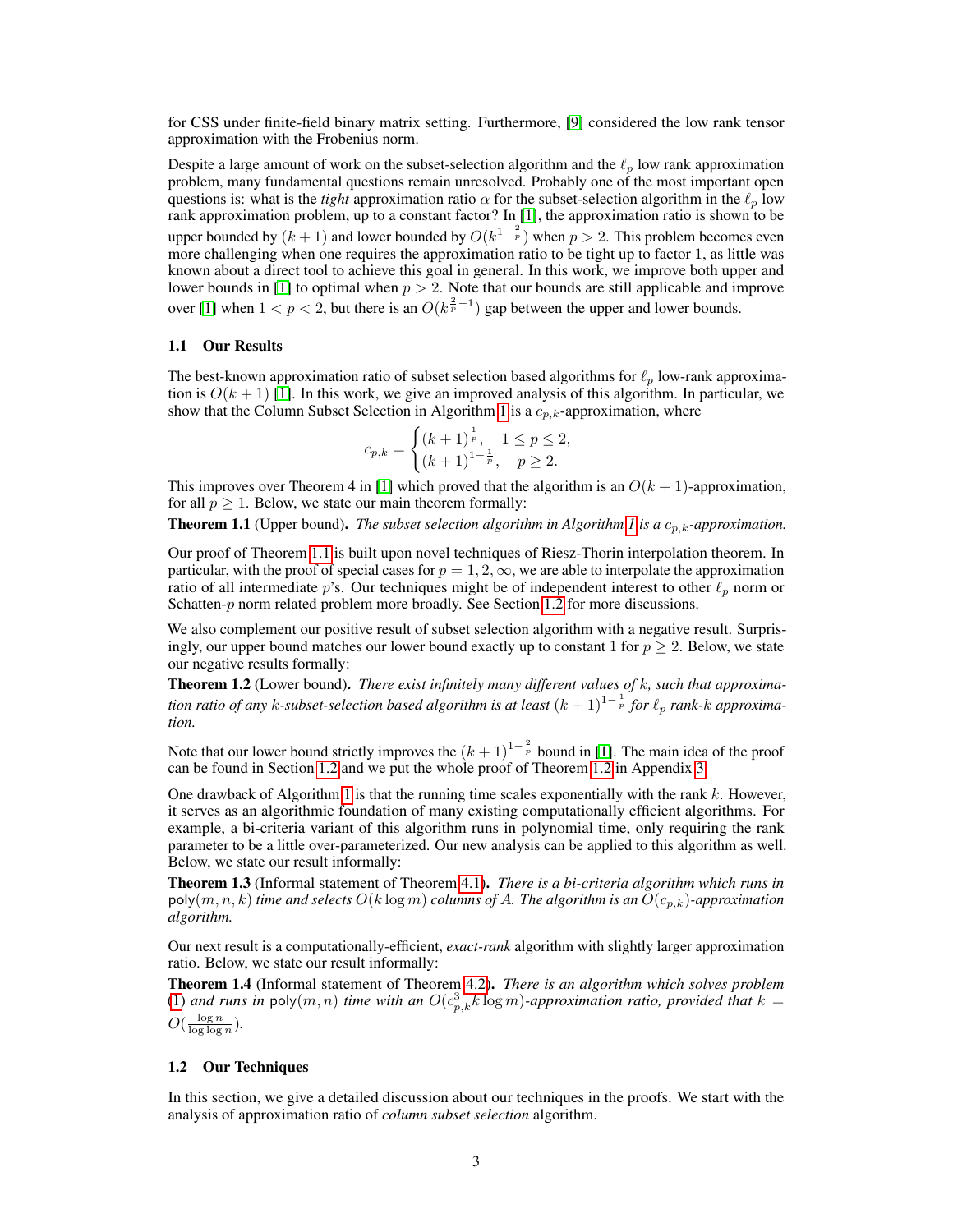Algorithm 1 A  $c_{p,k}$  approximation to problem (1) by column subset selection.

1: **Input:** Data matrix  $A$  and rank parameter  $k$ . 2: **Output:**  $X \in \mathbb{R}^{n \times m}$  such that rank $(X) \leq k$  and  $||X - A||_p \leq c_{p,k}$ . OPT. 3: for  $\overline{I} \in \{S \subseteq [m]; |S| = k\}$  do 4:  $U \leftarrow A_I$ .<br>5: Run  $\ell_n$  lin Run  $\ell_p$  linear regression over V that minimizes the loss  $||A - UV||_p$ . 6: Let  $\hat{X_I} = UV$ 7: end for 8: **return**  $X_I$  which minimizes  $||A - X_I||_p$  for  $I \in \{S \subseteq [m]; |S| = k\}.$ 

Remark Throughout this paper, we state the theorems for real matrices. The results can be naturally generalized for complex matrices as well.

**Notations:** We denote by  $A \in \mathbb{R}^{n \times m}$  the input matrix, and  $A_i$  the *i*-th column of A.  $A^* = UV$ is the optimal rank-k approximation, where  $U \in \mathbb{R}^{n \times k}$ ,  $V \in \mathbb{R}^{k \times m}$ .  $\Delta_i = A_i - UV_i$  is the error vector on the *i*-th column, and  $\Delta_{li}$  the *l*-th element of vector  $\Delta_i$ . For any  $X \in \mathbb{R}^{n \times k}$ , define the error of projecting A onto X by  $\mathsf{Err}(X) = \min_{Y \in \mathbb{R}^{k \times m}} \|A - XY\|_p$ . Let  $J = (j_1, \dots, j_k) \in [m]^k$ be a subset of  $[m]$  with cardinality k. We denote  $X_J$  as the following column subset in matrix X:  $X_J = [X_{j_1}, X_{j_2}, \cdots, X_{j_k}]$ . Similarly, we denote by  $X_{dJ}$  the following column subset in the d-th dimension of matrix  $X: X_{dJ} = [X_{dj_1}, X_{dj_2}, \cdots, X_{dj_k}]$ . Denote by  $J^*$  the column subset which gives smallest approximation error, i.e.,  $J^* = \operatorname{argmin}_{J \in [m]^k} \text{Err}(A_J)$ .

Analysis in Previous Work: In order to show that the column subset selection algorithm gives an  $\alpha$ -approximation, we need to prove that

$$
\mathsf{Err}(A_{J^*}) \le \alpha \|\Delta\|_p. \tag{2}
$$

Directly bounding Err( $A_{J*}$ ) is prohibitive. In [1], the authors proved an upper bound of  $(k + 1)$ in two steps. First, the authors constructed a specific  $S \in [m]^k$ , and upper bounded  $\text{Err}(A_{J^*})$  by  $Err(A<sub>S</sub>)$ . Their construction is as follows: S is defined as the minimizer of

$$
S = \underset{J \in [m]^k}{\operatorname{argmin}} \frac{|\det(V_J)|}{\prod_{j \in J} ||\Delta_j||_p}.
$$

In the second step, [1] upper bounded  $Err(A<sub>S</sub>)$  by considering the approximation error on each column  $A_i$ , and upper bounded the  $\ell_p$  distance from  $A_i$  to the subspace spanned by  $A_S$  using triangle inequality of  $\ell_p$  distance. They showed that the distance is at most  $(k + 1)$  times of  $||\Delta_i||$ , uniformly for all columns  $i \in [m]$ . Therefore, the approximation ratio is bounded by  $(k + 1)$ . Our approach is different from the above analysis in both steps.

Weighted Average: In the first step, we use a so-called *weighted average* technique, inspired by the approach in [14, 23]. Instead of using the error of one specific column subset as an upper bound, we use a weighted average over all possible column subsets, i.e.,

$$
\text{Err}^p(A_{J^*}) \leq \sum_{J \in [m]^k} w_J \text{Err}^p(A_J),
$$

where the weight  $w_j$ 's are carefully chosen for each column subset J. This weighted average technique captures more information from all possible column subsets, rather than only from one specific subset, and leads to a tighter bound.

Riesz-Thorin Interpolation Theorem: In the second step, unlike [1] which simply used triangle inequality to prove the upper bound, our technique leads to more refined analysis of upper bounds for the approximation error for each subset  $J \in [m]^k$ . With the technique of weighted average in the first step, proving a technical inequality (Lemma 2.2) concerning the determinants suffices to complete the analysis of approximation ratio. In the proof of this lemma, we introduce several powerful tools from harmonic analysis, the theory of interpolating linear operators. Riesz-Thorin theorem is a classical result in interpolation theory that gives bounds for  $L^p$  to  $L^q$  operator norm. In general, it is easier to prove estimates within spaces like  $L^2$ ,  $L^1$  and  $L^\infty$ . Interpolation theory enables us to generalize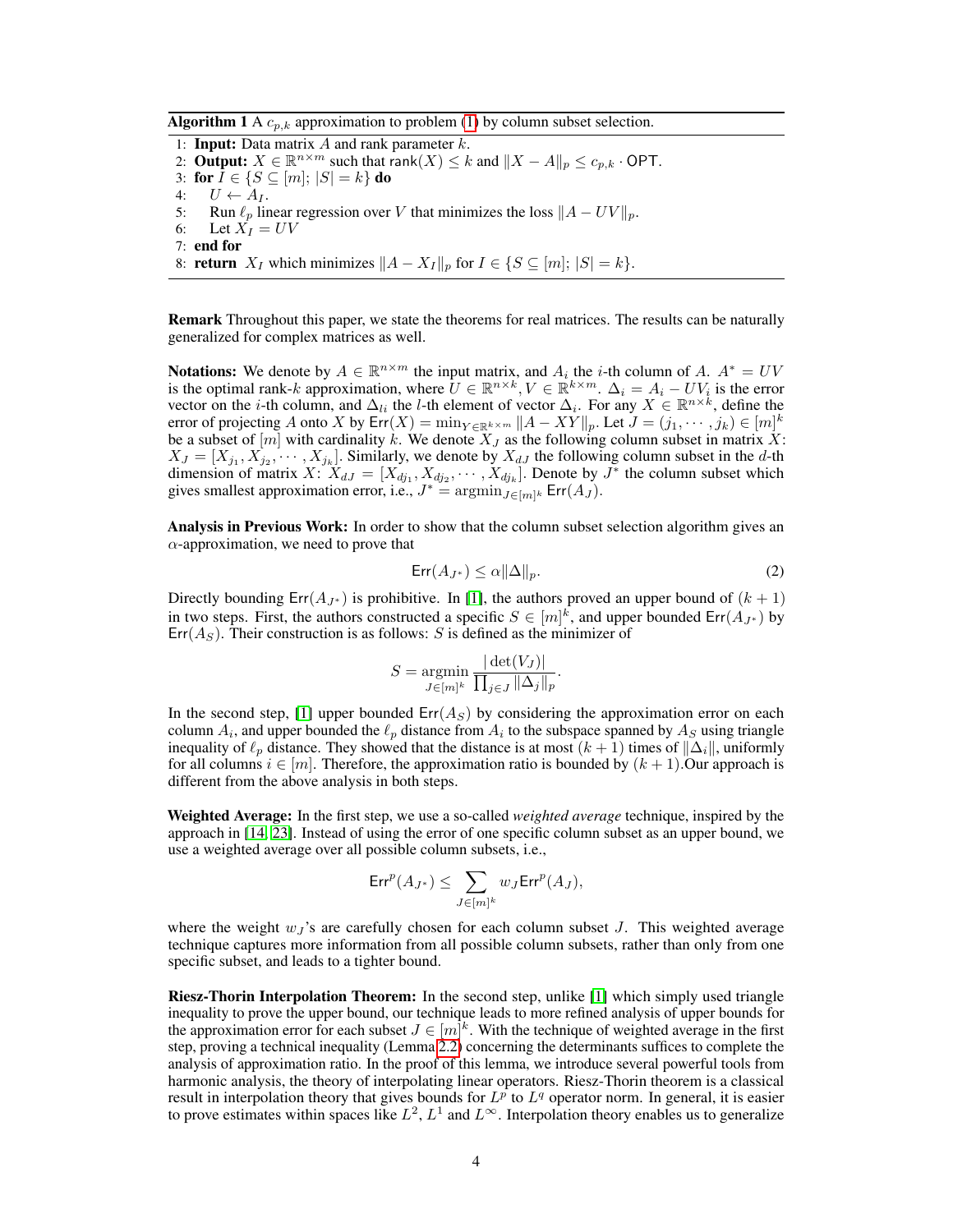results in those spaces to some  $L^p$  and  $L^q$  spaces with an explicit operator norm. By the Riesz-Thorin interpolation theorem, we are able to prove the lemma by just checking the special cases  $p = 1, 2, \infty$ , and then interpolate the inequality for all the intermediate value of  $p$ 's.

Lower Bounds: We now discuss the techniques in proving the lower bounds. Our proof is a generalization of [14], which shows that for the special case  $p = 2$ ,  $\sqrt{k+1}$  is the best possible approximation ratio. Their proof for the lower bound is constructive: they constructed a  $(k + 1) \times$  $(k + 1)$  matrix A, such that using any k-subset leads to a sub-optimal solution by a factor no less than  $(1 - \varepsilon)\sqrt{k+1}$ . However, since  $\ell_p$  norm is not rotationally-invariant in general, it is tricky to generalize their analysis to other values of  $p$ 's. To resolve the problem, we use a specialized version of their construction, the perturbed Hadamard matrices (see Section 3 for details), as they have nice symmetricity and are much easier to analyze. We give an example of special case  $k = 3$  for better intuition:

$$
A = \begin{pmatrix} \varepsilon & \varepsilon & \varepsilon & \varepsilon \\ 1 & 1 & -1 & -1 \\ 1 & -1 & 1 & -1 \\ 1 & -1 & -1 & 1 \end{pmatrix}.
$$

Here  $\varepsilon$  is a positive constant close to 0. We note that A is very close to a rank-3 matrix: if we replace the first row by four zeros, then it becomes rank-3. Thus, the optimal rank-3 approximation error is at most  $(4\varepsilon^p)^{1/p} = 4^{1/p}\varepsilon$ . Now we consider the column subset selection algorithm. For example, we use the first three columns  $A_1$ ,  $A_2$ ,  $A_3$  to approximate the whole matrix — the error only comes from the fourth column. We can show that when  $\varepsilon$  is small, the projection of  $A_4$  to span  $\{A_1, A_2, A_3\}$  is very close to

$$
-A_1 - A_2 - A_3 = (-3\varepsilon, -1, -1, 1)^T.
$$

Therefore, the column subset selection algorithm achieve about  $4\varepsilon$  error on this matrix, which is a  $4^{1-\frac{1}{p}}$  factor from being optimal. The similar construction works for any integer  $k = 2^r - 1, r \in \mathbb{Z}^+$ , where the lower bound is replaced by  $(k + 1)^{1 - \frac{1}{p}}$ , also matches with our upper bound exactly when  $p \geq 2$ .

## 2 Analysis of Approximation Ratio

In this section, we will prove Theorem 1.1. Recall that our goal is to bound  $Err(A_{J^*})$ . We first introduce two useful lemmas. Lemma 2.1 gives an upper bound on approximation error by choosing a single arbitrary column subset  $A_J$ . Lemma 2.2 is our main technical lemma.

**Lemma 2.1.** *If J satisfies*  $det(V<sub>J</sub>) \neq 0$ *, then the approximation error of*  $A<sub>J</sub>$  *can be upper bounded by*

$$
\text{Err}^p(A_J) \le ||\Delta - \Delta_J V_J^{-1} V||_p^p.
$$

**Lemma 2.2.** Let  $S = \{s_{ij}\} \in \mathbb{C}^{k \times m}$  be a complex matrix,  $r = (r_1, \dots, r_m)$  be m-dimensional *complex vector, and*  $T = \begin{bmatrix} r \\ c \end{bmatrix}$ S  $\Big] \in \mathbb{C}^{(k+1)\times m}$ , then we have

$$
\sum_{I \in [m]^{k+1}} \left| \det(T_I) \right|^p \leq C_{p,k} \sum_{l=1}^m |r_l|^p \sum_{J \in [m]^{k}} \left| \det(S_J) \right|^p,
$$

*where*

$$
C_{p,k} = c_{p,k}^p = \begin{cases} (k+1), & 1 \le p \le 2, \\ (k+1)^{p-1}, & p \ge 2. \end{cases}
$$

We first show that Theorem 1.1 has a clean proof using the two lemmas, as stated below.

*Proof.* of Theorem 1.1: We can WLOG assume that rank(V) = k. In fact, if rank(A) < k, then of course  $Err^p(A_{J^*}) = 0$  and there is nothing to prove. Otherwise if rank $(A) \geq k$ , then by the definition of V, we know that rank(V) = k.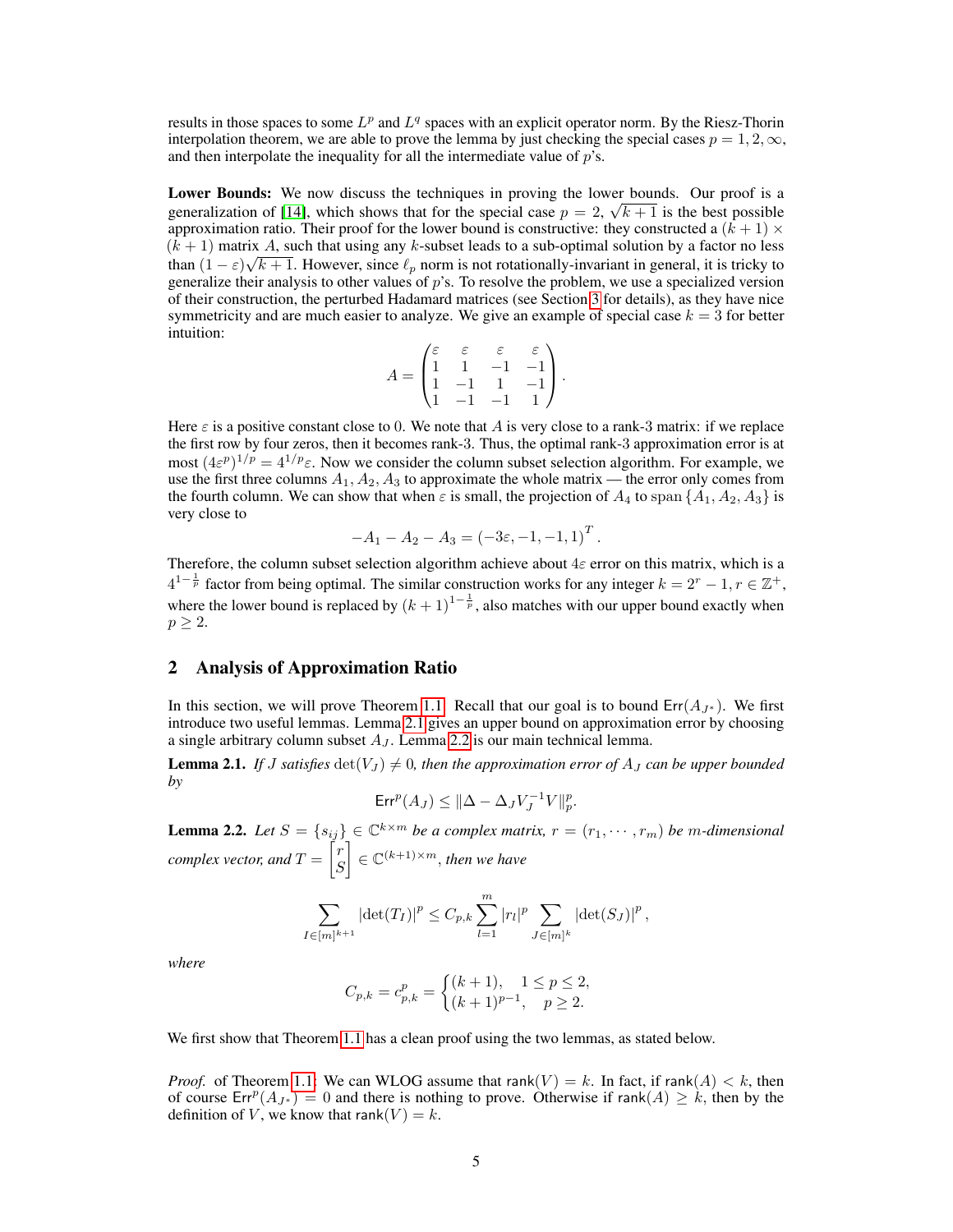We will upper bound the approximation error of the best column by a weighted average of  $Err^p(A_J)$ . In other words, we are going to choose a set of non-negative weights  $w_J$  such that  $\sum_{J \in [m]^k} w_J = 1$ , and upper bound  $Err^p(A_{J^*})$  by

$$
\mathrm{Err}^p(A_{J^*})=\min_{J\in [m]^k}\mathrm{Err}^p(A_J)\leq \sum_{J\in [m]^k}w_J\mathrm{Err}^p(A_J).
$$

In the following analysis, our choice of  $w_J$  will be

$$
w_J = \frac{|\det(V_J)|^p}{\sum_{I \in [m]^k} |\det(V_I)|^p}.
$$

Since rank $(V) = k$ ,  $w_J$  are well-defined. We first prove

$$
|\det(V_J)|^p \text{Err}^p(A_{J^*}) \le \sum_{d=1}^n \sum_{i=1}^m \left| \det \left( \frac{\Delta_{dL}}{V_L} \right) \right|^p,
$$
\n(3)

where we denote  $L = (i, J) = (i, j_1, \dots, j_k) \in [m]^{k+1}$ .

In fact, when det( $V_J$ ) = 0, of course LHS of (3) = 0  $\le$  RHS. When det( $V_J$ )  $\neq$  0, we know that  $V_J$  is invertible. By Lemma 2.1,

$$
|\det(V_J)|^p \text{Err}^p(A_{J^*}) \leq |\det(V_J)|^p \|\Delta - \Delta_J V_J^{-1}V\|_p^p
$$
  
\n
$$
= |\det(V_J) (\Delta - \Delta_J V_J^{-1}V) \|_p^p
$$
  
\n
$$
= \sum_{i=1}^m ||\det(V_J) (\Delta_i - \Delta_J V_J^{-1}V_i) \|_p^p
$$
  
\n
$$
= \sum_{d=1}^n \sum_{i=1}^m |\det(V_J) (\Delta_{di} - \Delta_{dJ} V_J^{-1}V_i) |_p^p
$$
  
\n
$$
= \sum_{d=1}^n \sum_{i=1}^m |\det(\begin{array}{cc} \Delta_{di} & \Delta_{dJ} \\ V_i & V_J \end{array})|^p
$$
  
\n
$$
= \sum_{d=1}^n \sum_{i=1}^m |\det(\begin{array}{c} \Delta_{dL} \\ V_L \end{array})|^p.
$$

The second to last equality follows from the Schur's determinant identity. Therefore (3) holds, and

$$
\mathsf{Err}^p(A_{J^*}) \leq \sum_{J \in [m]^k} \frac{|\det(V_J)|^p}{\sum_{I \in [m]^k} |\det(V_I)|^p} \mathsf{Err}^p(A_J)
$$
  

$$
\leq \sum_{d=1}^n \left( \frac{1}{\sum_{I \in [m]^k} |\det(V_I)|^p} \sum_{J \in [m]^k} \sum_{i=1}^m \left| \det \begin{pmatrix} \Delta_{dL} \\ V_L \end{pmatrix} \right|^p \right)
$$
  

$$
= \sum_{d=1}^n \left( \frac{1}{\sum_{I \in [m]^k} |\det(V_I)|^p} \sum_{L \in [m]^{k+1}} \left| \det \begin{pmatrix} \Delta_{dL} \\ V_L \end{pmatrix} \right|^p \right).
$$

By Lemma 2.2,

$$
\frac{1}{\sum_{I\in[m]^k}|\det(V_I)|^p}\sum_{L\in[m]^{k+1}}\left|\det\left(\frac{\Delta_{dL}}{V_L}\right)\right|^p\leq C_{p,k}\sum_{j=1}^m|\Delta_{dj}|^p.
$$

Therefore,

$$
\text{Err}^p(A_{J^*}) \le \sum_{d=1}^n \left( C_{p,k} \sum_{j=1}^m |\Delta_{dj}|^p \right) = C_{p,k} \sum_{j=1}^m ||\Delta_j||_p^p = C_{p,k} \text{OPT}^p
$$

which means

$$
Err(A_{J^*}) \le C_{p,k}^{1/p} \textsf{OPT} = c_{p,k} \textsf{OPT}.
$$

 $\Box$ 

,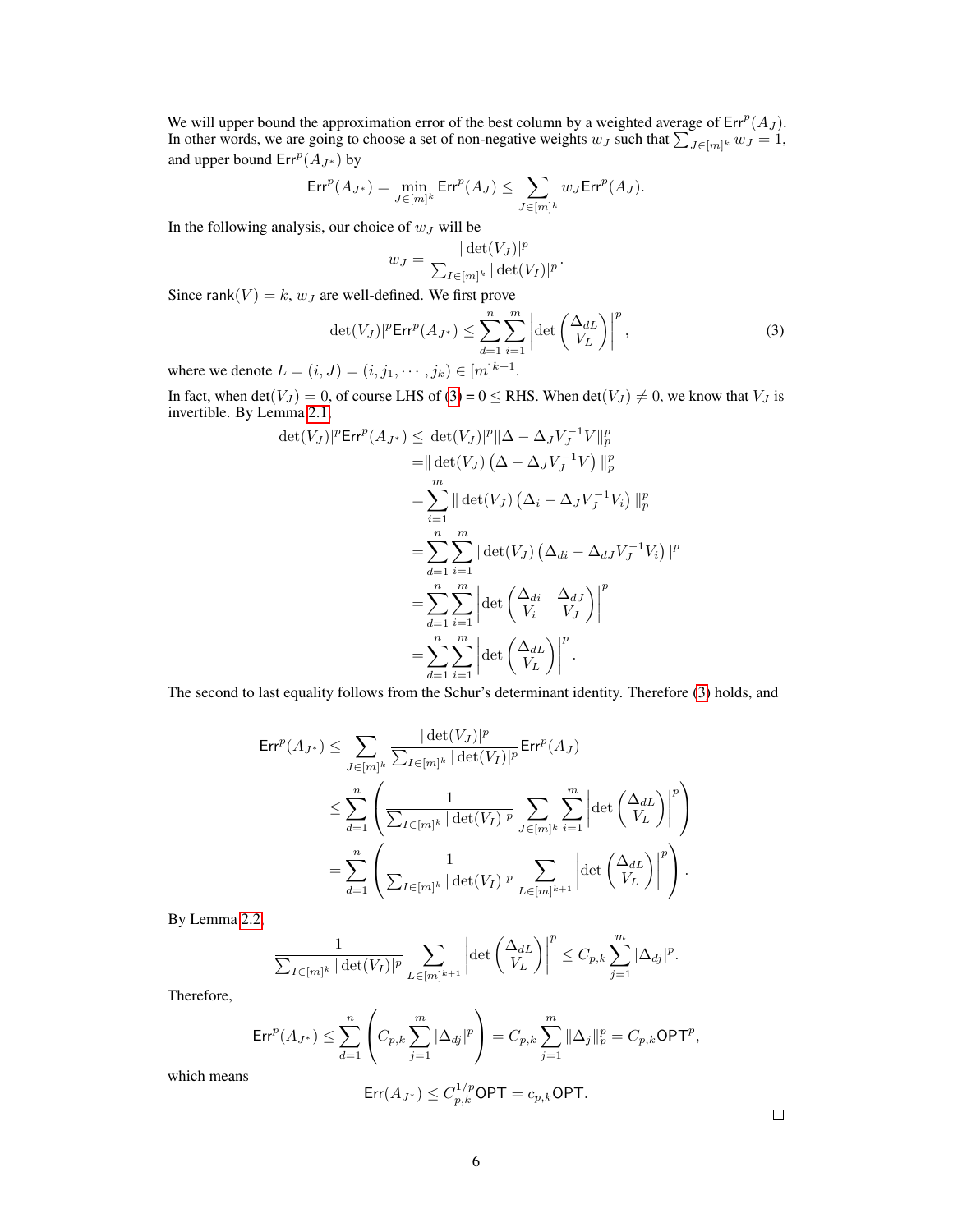Therefore, we only need to prove the two lemmas. Lemma 2.1 is relatively easy to prove.

*Proof.* of Lemma 2.1: Recall that by definition of  $\Delta_i$ ,  $A_i = UV_i + \Delta_i$ ,

$$
\begin{aligned} \text{Err}^p(A_J) &= \min_{Y \in \mathbb{R}^{k \times m}} \|A - A_J Y\|_p^p \\ &\le \|A - A_J V_J^{-1} V\|_p^p \\ &= \|(UV + \Delta) - (UV_J + \Delta_J) V_J^{-1} V\|_p^p \\ &= \|\Delta - \Delta_J V_J^{-1} V\|_p^p. \end{aligned}
$$

 $\Box$ 

The main difficulty in our analysis comes from Lemma 2.2. The proof is based on Riesz-Thorin interpolation theorem from harmonic analysis. Although the technical details in verifying a key inequality (4) are quite complicated, the remaining part which connects Lemma 2.2 to the Riesz-Thorin interpolation theorem is not that difficult to understand. Below we give a proof to Lemma 2.2 without verifying (4), and leave the complete proof of (4) in the appendix.

*Proof.* of Lemma 2.2: We first state a simplified version of the Riesz-Thorin interpolation theorem, which is the most convenient-to-use version for our proof. The general version can be found in the Appendix.

**Lemma 2.3.** *[Simplified version of Riesz-Thorin] Let*  $\Lambda : \mathbb{C}^{n_1} \times \mathbb{C}^{n_2} \to \mathbb{C}^{n_0}$  *be a multi-linear operator, such that the following inequalities*

$$
\|\Lambda(a,b)\|_{p_0} \le M_{p_0} \|a\|_{p_0} \|b\|_{p_0}.
$$
  

$$
\|\Lambda(a,b)\|_{p_1} \le M_{p_1} \|a\|_{p_1} \|b\|_{p_1}.
$$

*hold for all*  $a \in \mathbb{C}^{n_1}$ ,  $b \in \mathbb{C}^{n_2}$ , then we have

$$
\|\Lambda(a,b)\|_{p_{\theta}} \le M_{p_0}^{1-\theta} M_{p_1}^{\theta} \|a\|_{p_{\theta}} \|b\|_{p_{\theta}}.
$$

*holds for all*  $\theta \in [0, 1]$ *, where* 

$$
\frac{1}{p_{\theta}} := \frac{1-\theta}{p_0} + \frac{\theta}{p_1}.
$$

Riesz-Thorin theorem is a classical result in interpolation theory that gives bounds for  $L^p$  to  $L^q$  operator norm. In general, it is easier to prove estimates within spaces like  $L^2$ ,  $L^1$  and  $L^\infty$ . Interpolation theory enables us to generalize results in those spaces to some  $L^p$  and  $L^q$  spaces in between with an explicit operator norm. In our application, the  $\hat{X}_i$  is a set of  $n_i$  elements and  $V_i$  is  $\mathbb{C}^{n_i}$ , the space of functions on  $n_i$  elements.

Now we prove Lemma 2.2. In fact, by symmetricity, Lemma 2.2 is equivalent to

$$
(k+1)! \sum_{I \in \binom{[m]}{k+1}} |\text{det}(T_I)|^p \leq k! C_{p,k} \sum_{t=1}^m |r_t|^p \sum_{J \in \binom{[m]}{k}} |\text{det}(S_J)|^p.
$$

Here,  $\binom{[m]}{k} = \{(i_1, \cdots, i_k)|1 \leq i_1 < i_2 < \cdots < i_k \leq m\}$  denotes the *k*-subsets of  $[m]$ . Taking  $\frac{1}{p}$ -th power on both sides, we have the following equivalent form

$$
\left(\sum_{I \in \binom{[m]}{k+1}} \left| \det(T_I) \right|^p \right)^{\frac{1}{p}} \leq \frac{c_{p,k}}{(k+1)^{\frac{1}{p}}} \left(\sum_{t=1}^m |r_t|^p \right)^{\frac{1}{p}} \left(\sum_{J \in \binom{[m]}{k}} \left| \det(S_J) \right|^p \right)^{\frac{1}{p}}.
$$

By Laplace expansion on the first row of  $\det(T_I)$ , we have for every  $I = (i_1, \dots, i_{k+1}) \in \binom{[m]}{k+1}$ 

$$
\det(T_I) = \sum_{t=1}^{k+1} (-1)^{t+1} r_{i_t} \det(S_{I_{-t}}).
$$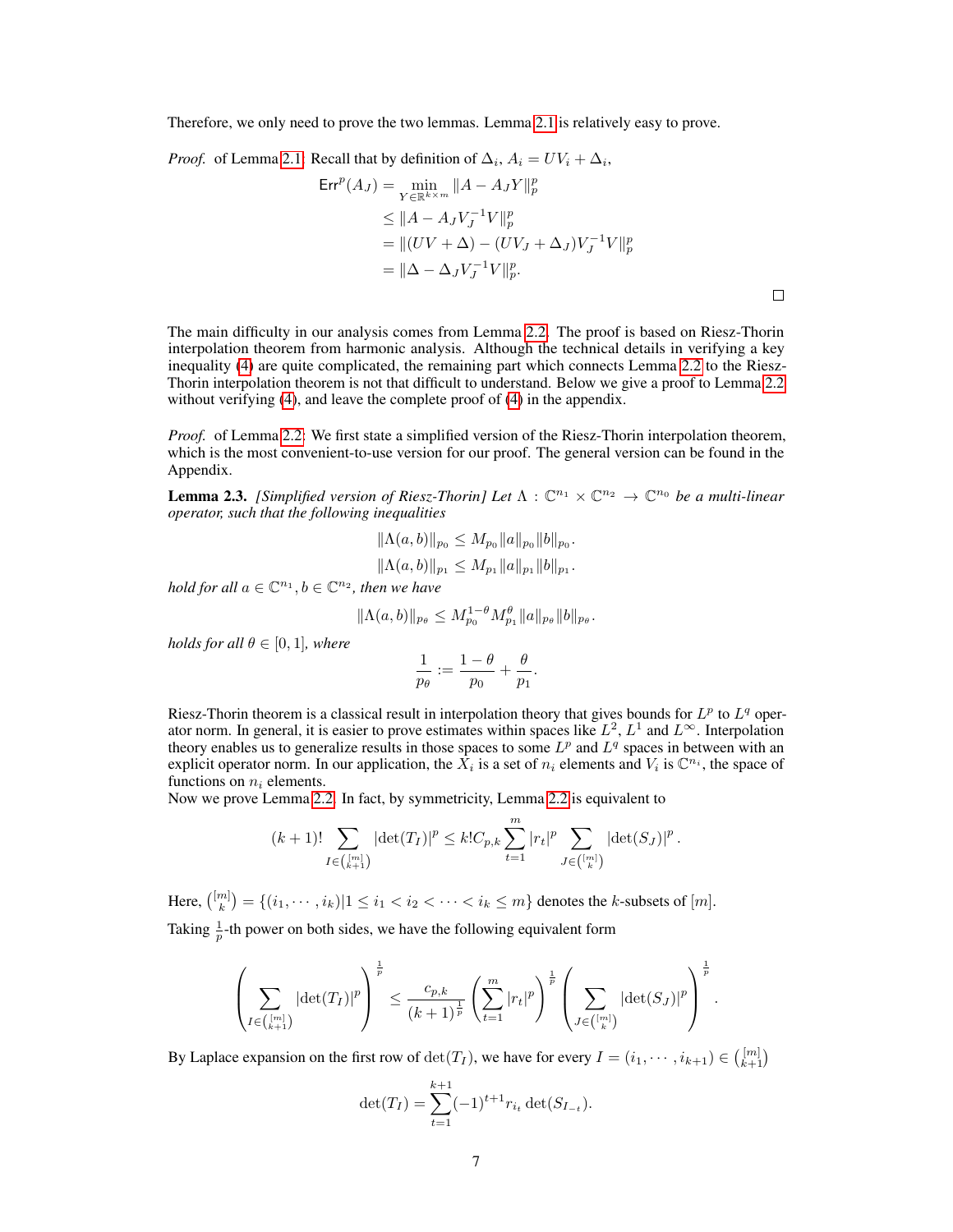Here,  $I_{-t} = (i_1, \dots, i_{t-1}, i_{t+1}, \dots, i_{k+1}) \in \binom{[m]}{k}$ .

This motivates us to define the following multilinear map  $\Lambda: \mathbb{C}^{(\binom{[m]}{1})} \times \mathbb{C}^{(\binom{[m]}{k})} \to \mathbb{C}^{(\binom{[m]}{k+1})}$  for all  ${a_t}_{t \in \binom{[m]}{1}} \in \mathbb{C}^{\binom{[m]}{1}}, {b_J}_{J \in \binom{[m]}{k}} \in \mathbb{C}^{\binom{[m]}{k}}, \text{ and index set } I = (i_1, \cdots, i_{k+1}) \in \binom{[m]}{k+1}, [\Lambda(a, b)]_I$ is defined as

$$
[\Lambda(a,b)]_I = \sum_{t=1}^{k+1} (-1)^{t+1} a_{i_t} b_{I_{-t}}.
$$

Now, by letting  $a_t = r_t, b_t = \det(S_t)$ , the inequality can be written as

$$
\|\Lambda(a,b)\|_{p} \le \frac{c_{p,k}}{(k+1)^{\frac{1}{p}}}\|a\|_{p}\|b\|_{p} = \max\left(1, (k+1)^{1-\frac{2}{p}}\right)\|a\|_{p}\|b\|_{p}.
$$
 (4)

Let  $M_p = \max\left(1, (k+1)^{1-\frac{2}{p}}\right)$ , the inequality can be rewritten as  $\|\Lambda(a, b)\|_p \le M_p \|a\|_p \|b\|_p$ . We denote

$$
\frac{1}{p} = \frac{1-\theta}{p_0} + \frac{\theta}{p_1}.
$$

here, when  $p \in [1, 2)$ , we choose  $p_0 = 1, p_1 = 2$ ; when  $p \in [2, +\infty)$ , we choose  $p_0 = 2, p_1 = +\infty$ . Then, we can observe the following nice property about  $M_p$ :

$$
M_p = M_{p_0}^{1-\theta} M_{p_1}^{\theta} \tag{5}
$$

This is exactly the same form as Riesz-Thorin Theorem! Hence, we *only* need to show (4) holds for  $p = 1, 2, \infty$ , then applying Riesz-Thorin proves all the intermediate cases  $p \in (1, 2) \cup (2, \infty)$ immediately.

We leave the complete proof of  $(4)$  in the appendix.

3 Lower Bounds

In this section, we give a proof sketch of Theorem 1.2. The proof is constructive: we prove the theorem by showing for all  $\varepsilon > 0$ , we can construct a matrix  $A(\varepsilon)$ , such that selecting every k columns of  $A(\varepsilon)$  leads to an approximation ratio at least  $\frac{(k+1)^{1-\frac{1}{p}}}{1+o_{\varepsilon}(1)}$ . Then, the theorem follows by letting  $\varepsilon \to 0^+$ . Our choice of  $A(\varepsilon)$  is a perturbation of Hadamard matrices.

Throughout the proof, we assume that  $k = 2<sup>r</sup> - 1$ , for some  $r \in \mathbb{Z}^+$ , and  $\varepsilon > 0$  is an arbitrarily small constant. We consider the well known Hadamard matrix of order  $(k + 1) = 2<sup>r</sup>$ , defined below:

 $tr(1)$ 

$$
H^{(1)} = 1,
$$
  

$$
H^{(2^{l})} = \begin{pmatrix} H^{(2^{l-1})} & H^{(2^{l-1})} \\ H^{(2^{l-1})} & -H^{(2^{l-1})} \end{pmatrix}, l \ge 1.
$$

Now we can define  $A(\varepsilon)$ , the construction of lower bound instance: it is a perturbation of H by replacing all the entries on the first row by  $\varepsilon$ , i.e.,

$$
A(\varepsilon)_{ij} = \begin{cases} \varepsilon & \text{when } i = 1, \\ H_{ij} & \text{when } i \neq 1. \end{cases}
$$
 (6)

We can see that  $A(\varepsilon)$  is close to a rank-k matrix. In fact,  $A(0)$  has rank at most k. Therefore, we can upper bound OPT by

$$
OPT \le \|A(\varepsilon) - A(0)\|_{p} = ((k+1)\varepsilon^{p})^{1/p} = (k+1)^{1/p}\varepsilon.
$$
 (7)

The remaining work is to give a lower bound on the approximation error using any  $k$  columns. For simplicity of notations, we use A as shorthand for  $A(\varepsilon)$  when it's clear from context. Say we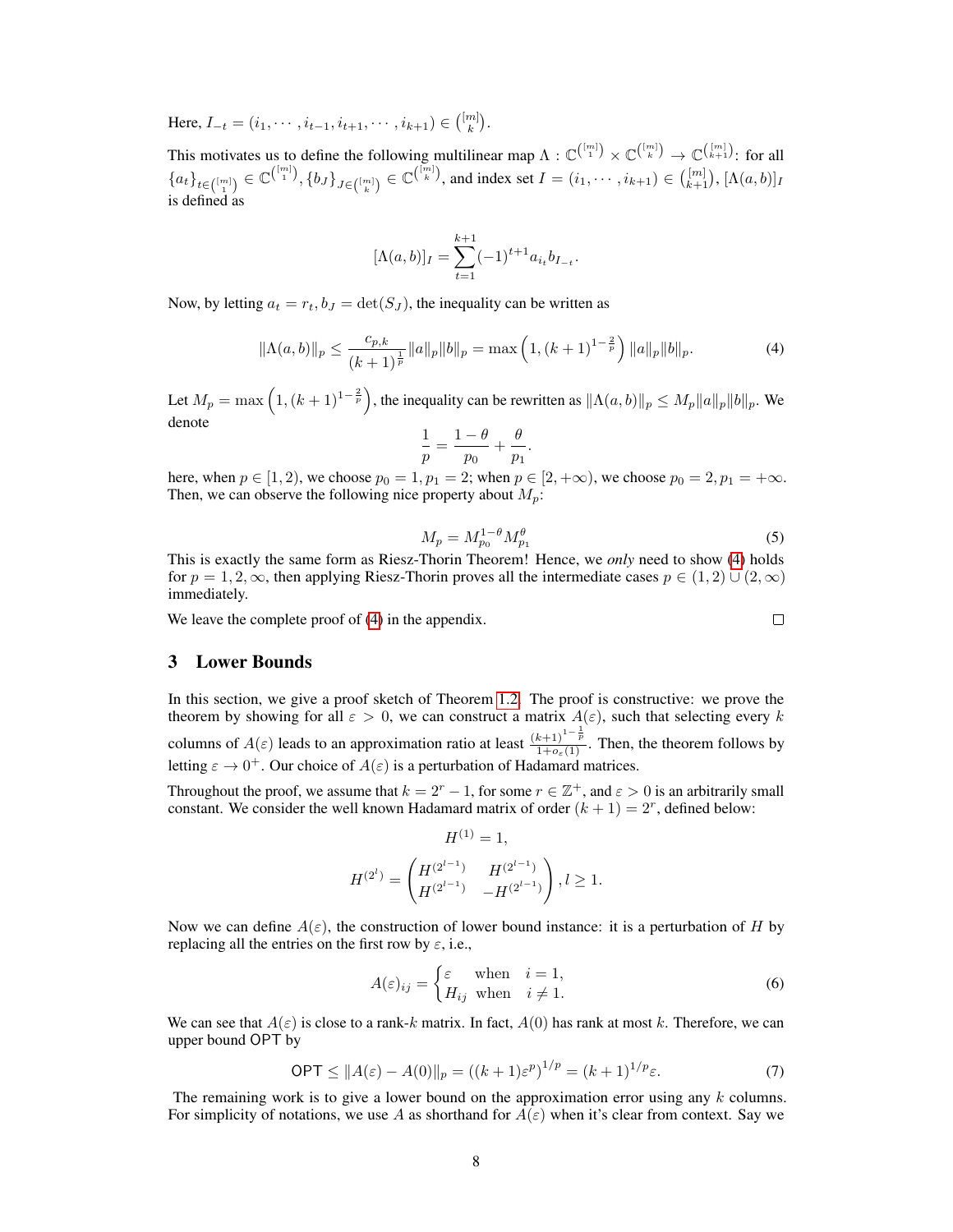**Algorithm 2** [1] SELECTCOLUMNS  $(k, A)$ : Selecting  $O(k \log m)$  columns of A.

- 1: **Input:** Data matrix  $A$  and rank parameter  $k$ .
- 2: **Output:**  $O(k \log m)$  columns of A
- 3: if number of columns of  $A \leq 2k$  then
- 4: return all the columns of A

5: else

- 6: repeat
- 7: Let R be uniform at random  $2k$  columns of A
- 8: until at least (1/10)-fraction columns of A are  $\lambda_p$ -approximately covered 9: Let  $A_{\overline{P}}$  be the columns of A not approximately covered by R
- 9: Let  $A_{\overline{R}}$  be the columns of A not approximately covered by R
- 10: return  $A_R$ ∪ SELECTCOLUMNS  $(k, A_{\overline{R}})$
- 11: end if

**Algorithm 3** [1]An algorithm that transforms an  $O(k \log m)$ -rank matrix factorization into a k-rank matrix factorization without inflating the error too much.

- 1: **Input:**  $U \in \mathbb{R}^{n \times O(k \log m)}$ ,  $V \in \mathbb{R}^{O(k \log m) \times m}$
- 2: Output:  $W \in \mathbb{R}^{n \times k}$ ,  $Z \in \mathbb{R}^{k \times m}$
- 3: Apply Lemma E.1 to U to obtain matrix  $W^0$
- 4: Run  $\ell_p$  linear regression over  $Z^0$ , s.t.  $||W^0Z^0 UV||_p$  is minimized
- 5: Apply Algorithm 1 with input  $(Z^0)^T \in \mathbb{R}^{n \times O(k \log m)}$  and k to obtain X and Y
- 6: Set  $Z \leftarrow X^T$
- 7: Set  $W \leftarrow W^0 Y^T$
- 8: Output W and Z

are using all  $(k + 1)$  columns except the j-th, i.e. the column subset is  $A_{[k+1]-\{j\}}$ . Obviously, we achieve zero error on all the columns other than the  $j$ -th. Therefore, the approximation error is essentially the  $\ell_p$  distance from  $A_j$  to span  $\{A_{[k+1]-\{j\}}\}$ . We can show that the  $\ell_p$  projection from  $A_j$  to span  $\{A_{[k+1]-\{j\}}\}$  is very close to  $\sum_{i \neq j} (-A_i)$ , in other words,

$$
Err(A_{[k+1]-\{j\}}) = (1 - o(1)) \|A_j - \sum_{i \neq j} (-A_i)\|_p = (1 - o(1))(k+1)\varepsilon
$$
\n(8)

The theorem follows by combining (7) and (8). The complete proof can be found in the appendix.

## 4 Analysis of Efficient Algorithms

One drawback of the column subset selection algorithm is its time complexity - it requires  $O(m^k \text{poly}(n))$  time, which is not desirable since it's exponential in k. However, several more efficient algorithms [1] are designed based on it. Our tighter analysis on Algorithm 1 implies better approximation guarantees on these algorithms as well. The improved bounds can be stated as follows:

**Theorem 4.1.** *Algorithm 2, which runs in*  $poly(m, n, k)$  *time and selects*  $k \log m$  *columns, is a bi-criteria*  $O(c_{p,k}) = O((k+1)^{\max(1/p,1-1/p)})$  *approximation algorithm.* 

**Theorem 4.2.** Algorithm 3, which runs in  $poly(m, n)$  time as long as  $k = O(\frac{\log n}{\log \log n})$  is an  $O(c_{p,k}^3 k \log m) = O(k^{\max(1+3/p, 4-3/p)} \log m)$  approximation algorithm.

These results improve the previous  $O(k)$  and  $O(k^4 \log(m))$  bounds respectively. We include the analysis of Algorithm 2 and Algorithm 3 in Appendix for completeness.

#### Acknowledgments

C.D. and P.R. acknowledge the support of Rakuten Inc., and NSF via IIS1909816. The authors would also like to acknowledge two MathOverflow users, known to us only by their usernames, 'fedja' and 'Mahdi', for informing us the Riesz-Thorin interpolation theorem.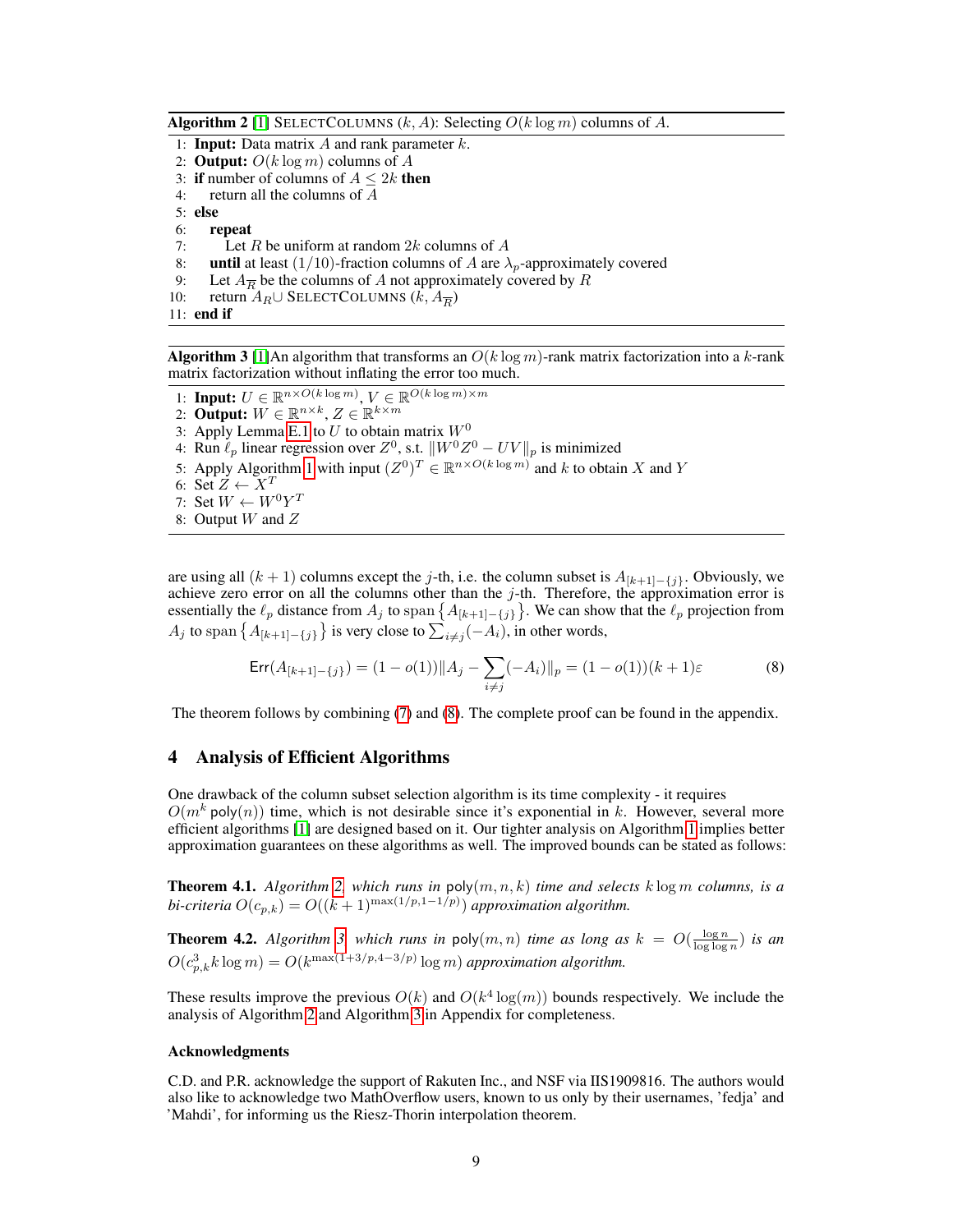## References

- [1] Flavio Chierichetti, Sreenivas Gollapudi, Ravi Kumar, Silvio Lattanzi, Rina Panigrahy, and David P Woodruff. Algorithms for lp low rank approximation. *arXiv preprint arXiv:1705.06730*, 2017.
- [2] Emmanuel J Candès, Xiaodong Li, Yi Ma, and John Wright. Robust principal component analysis? *Journal of the ACM (JACM)*, 58(3):11, 2011.
- [3] Peter J Huber. Robust statistics. In *International Encyclopedia of Statistical Science*, pages 1248–1251. Springer, 2011.
- [4] Lei Xu and Alan L Yuille. Robust principal component analysis by self-organizing rules based on statistical physics approach. *IEEE Transactions on Neural Networks*, 6(1):131–143, 1995.
- [5] Deyu Meng and Fernando De La Torre. Robust matrix factorization with unknown noise. In *Proceedings of the IEEE International Conference on Computer Vision*, pages 1337–1344, 2013.
- [6] Naiyan Wang and Dit-Yan Yeung. Bayesian robust matrix factorization for image and video processing. In *Proceedings of the IEEE International Conference on Computer Vision*, pages 1785–1792, 2013.
- [7] Liang Xiong, Xi Chen, and Jeff Schneider. Direct robust matrix factorizatoin for anomaly detection. In *Data Mining (ICDM), 2011 IEEE 11th International Conference on*, pages 844–853. IEEE, 2011.
- [8] Nicolas Gillis and Stephen A Vavasis. On the complexity of robust pca and l1-norm low-rank matrix approximation. *Mathematics of Operations Research*, 2018.
- [9] Zhao Song, David P Woodruff, and Peilin Zhong. Low rank approximation with entrywise l 1-norm error. In *Proceedings of the 49th Annual ACM SIGACT Symposium on Theory of Computing*, pages 688–701. ACM, 2017.
- [10] Nicolas Gillis and Yaroslav Shitov. Low-rank matrix approximation in the infinity norm. *arXiv preprint arXiv:1706.00078*, 2017.
- [11] Frank Ban, Vijay Bhattiprolu, Karl Bringmann, Pavel Kolev, Euiwoong Lee, and David P Woodruff. A ptas for lp-low rank approximation. In *Proceedings of the Thirtieth Annual ACM-SIAM Symposium on Discrete Algorithms*, pages 747–766. SIAM, 2019.
- [12] Anastasios Kyrillidis. Simple and practical algorithms for lp norm low-rank approximation. *arXiv preprint arXiv:1805.09464*, 2018.
- [13] Pierre Baldi and Kurt Hornik. Neural networks and principal component analysis: Learning from examples without local minima. *Neural networks*, 2(1):53–58, 1989.
- [14] Amit Deshpande, Luis Rademacher, Santosh Vempala, and Grant Wang. Matrix approximation and projective clustering via volume sampling. In *Proceedings of the seventeenth annual ACM-SIAM symposium on Discrete algorithm*, pages 1117–1126. Society for Industrial and Applied Mathematics, 2006.
- [15] Alan Frieze, Ravi Kannan, and Santosh Vempala. Fast monte-carlo algorithms for finding low-rank approximations. *Journal of the ACM (JACM)*, 51(6):1025–1041, 2004.
- [16] Amit Deshpande and Santosh Vempala. Adaptive sampling and fast low-rank matrix approximation. In *Approximation, Randomization, and Combinatorial Optimization. Algorithms and Techniques*, pages 292–303. Springer, 2006.
- [17] Christos Boutsidis, Michael W Mahoney, and Petros Drineas. An improved approximation algorithm for the column subset selection problem. In *Proceedings of the twentieth annual ACM-SIAM symposium on Discrete algorithms*, pages 968–977. SIAM, 2009.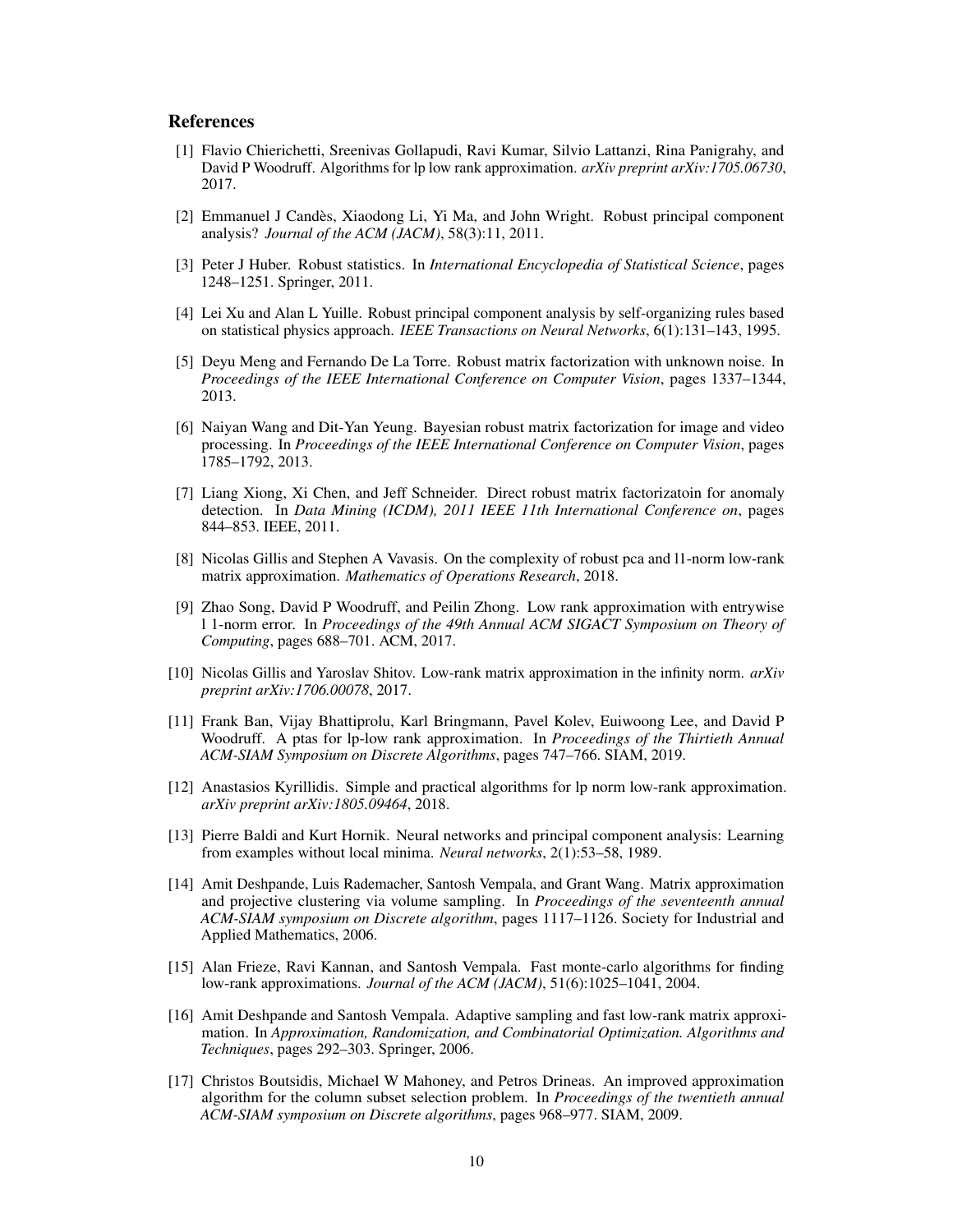- [18] Amit Deshpande and Luis Rademacher. Efficient volume sampling for row/column subset selection. In *Foundations of Computer Science (FOCS), 2010 51st Annual IEEE Symposium on*, pages 329–338. IEEE, 2010.
- [19] Petros Drineas, Michael W Mahoney, and S Muthukrishnan. Relative-error cur matrix decompositions. *SIAM Journal on Matrix Analysis and Applications*, 30(2):844–881, 2008.
- [20] Christos Boutsidis and David P Woodruff. Optimal cur matrix decompositions. *SIAM Journal on Computing*, 46(2):543–589, 2017.
- [21] Yining Wang and Aarti Singh. Column subset selection with missing data via active sampling. In *Artificial Intelligence and Statistics*, pages 1033–1041, 2015.
- [22] Aditya Bhaskara and Silvio Lattanzi. Non-negative sparse regression and column subset selection with l1 error. In *LIPIcs-Leibniz International Proceedings in Informatics*, volume 94. Schloss Dagstuhl-Leibniz-Zentrum fuer Informatik, 2018.
- [23] Chen Dan, Kristoffer Arnsfelt Hansen, He Jiang, Liwei Wang, and Yuchen Zhou. Low Rank Approximation of Binary Matrices: Column Subset Selection and Generalizations. In Igor Potapov, Paul Spirakis, and James Worrell, editors, *43rd International Symposium on Mathematical Foundations of Computer Science (MFCS 2018)*, volume 117 of *Leibniz International Proceedings in Informatics (LIPIcs)*, pages 41:1–41:16, Dagstuhl, Germany, 2018. Schloss Dagstuhl–Leibniz-Zentrum fuer Informatik. ISBN 978-3-95977-086-6. doi: 10.4230/LIPIcs.MFCS.2018.41. URL <http://drops.dagstuhl.de/opus/volltexte/2018/9623>.
- [24] Qifa Ke and Takeo Kanade. Robust l/sub 1/norm factorization in the presence of outliers and missing data by alternative convex programming. In *Computer Vision and Pattern Recognition, 2005. CVPR 2005. IEEE Computer Society Conference on*, volume 1, pages 739–746. IEEE, 2005.
- [25] Feiping Nie, Jianjun Yuan, and Heng Huang. Optimal mean robust principal component analysis. In *International conference on machine learning*, pages 1062–1070, 2014.
- [26] Praneeth Netrapalli, UN Niranjan, Sujay Sanghavi, Animashree Anandkumar, and Prateek Jain. Non-convex robust pca. In *Advances in Neural Information Processing Systems*, pages 1107–1115, 2014.
- [27] Kai-Yang Chiang, Cho-Jui Hsieh, and Inderjit Dhillon. Robust principal component analysis with side information. In *International Conference on Machine Learning*, pages 2291–2299, 2016.
- [28] Xinyang Yi, Dohyung Park, Yudong Chen, and Constantine Caramanis. Fast algorithms for robust pca via gradient descent. In *Advances in neural information processing systems*, pages 4152–4160, 2016.
- [29] Karl Bringmann, Pavel Kolev, and David Woodruff. Approximation algorithms for l0-low rank approximation. In *Advances in Neural Information Processing Systems*, pages 6648–6659, 2017.
- [30] Ricardo Otazo, Emmanuel Candès, and Daniel K Sodickson. Low-rank plus sparse matrix decomposition for accelerated dynamic mri with separation of background and dynamic components. *Magnetic Resonance in Medicine*, 73(3):1125–1136, 2015.
- [31] Huan Xu, Constantine Caramanis, and Sujay Sanghavi. Robust pca via outlier pursuit. In *Advances in Neural Information Processing Systems*, pages 2496–2504, 2010.
- [32] Javad Mashreghi. *Representation theorems in Hardy spaces*, volume 74. Cambridge University Press, 2009.
- [33] Chi Jin, Rong Ge, Praneeth Netrapalli, Sham M Kakade, and Michael I Jordan. How to escape saddle points efficiently. *arXiv preprint arXiv:1703.00887*, 2017.
- [34] Christos Boutsidis, Petros Drineas, and Malik Magdon-Ismail. Near-optimal column-based matrix reconstruction. *SIAM Journal on Computing*, 43(2):687–717, 2014.